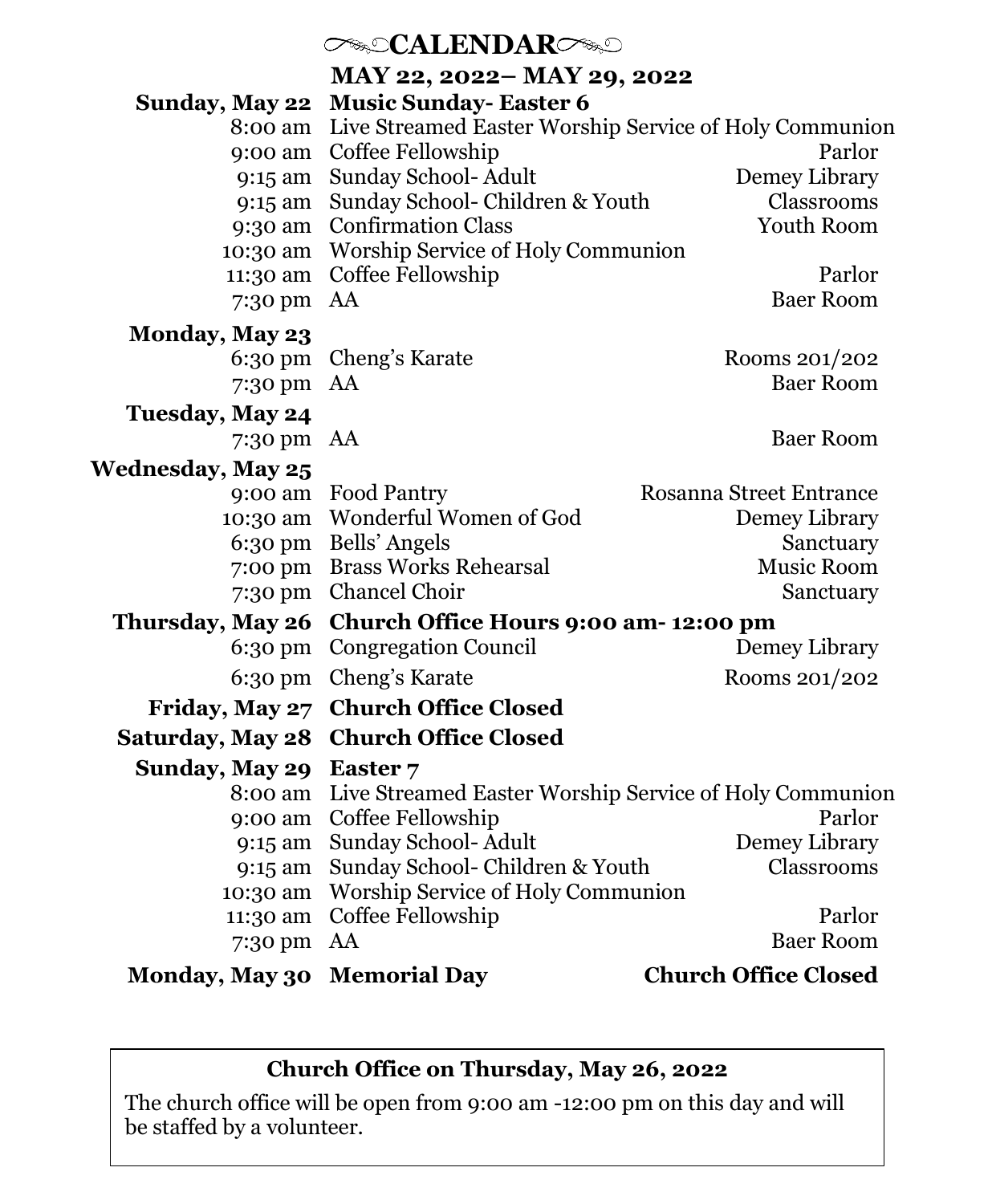# **ANNOUNCEMENTS**

#### **SCAFFOLDING ON MAIN STREET**

Restoration Artisans have been hired to repoint the brownstone at the front of the church on Main Street. For the next few months, you will see scaffolding that has been set up to facilitate this restoration.



**High School, College and Trade School Graduates** Do you have someone who is a recent graduate? We would like to include them in the July Messenger Newsletter. Contact the church office 717-566-2589 or zluthoffice@gmail.com and provide the graduate's name, school name and degree earned by Monday, June 20, 2022.

## **WORSHIP**

**Summer worship schedule** begins Sunday, June 12, 2022, with one service at 9:30 am. Sunday School will be in recess.



**May Sunday Coffee Fellowship** hosted by: Youth Advisory

## **EVANGELISM**

**Church Directory** If you have not picked up your church directory, please stop by the church office. One copy per family please.

## **CHRISTIAN EDUCATION**



**In-Person Vacation Bible School Returns at Zion.** This year's theme is: Monumental-Celebrating God's Greatness! Save the Date: Sunday, June  $26<sup>th</sup> - Thursday$ , June  $30<sup>th</sup>$ , nightly from 6:00-8:00 pm.

To sign up pick up a registration form in the Narthex, go to our website, wwwzluth.org, go under events, select Vacation Bible School to register or click the link below to sign up. <https://forms.gle/VERwPmVsSL411wVp6>

**High School Sunday School** The high school Sunday school class will meet today Sunday, May 22, 2022.

# **ADULT SUNDAY SCHOOL**

**Adult Sunday School class meets 9:15 in the Demey Library.** Join

us as we continue our trip through the Lutheran Study Bible. Our journey has taken us to The Acts of the Apostles, sometimes referred to as The Acts of the Holy Spirit. Acts tells the story of God's redeeming and saving love in Jesus Christ, as well as the early days of the growing and inclusive Christian



church. His love is for ALL people. Join us for our spirit-filled discussions with Howard Andrews as our leader.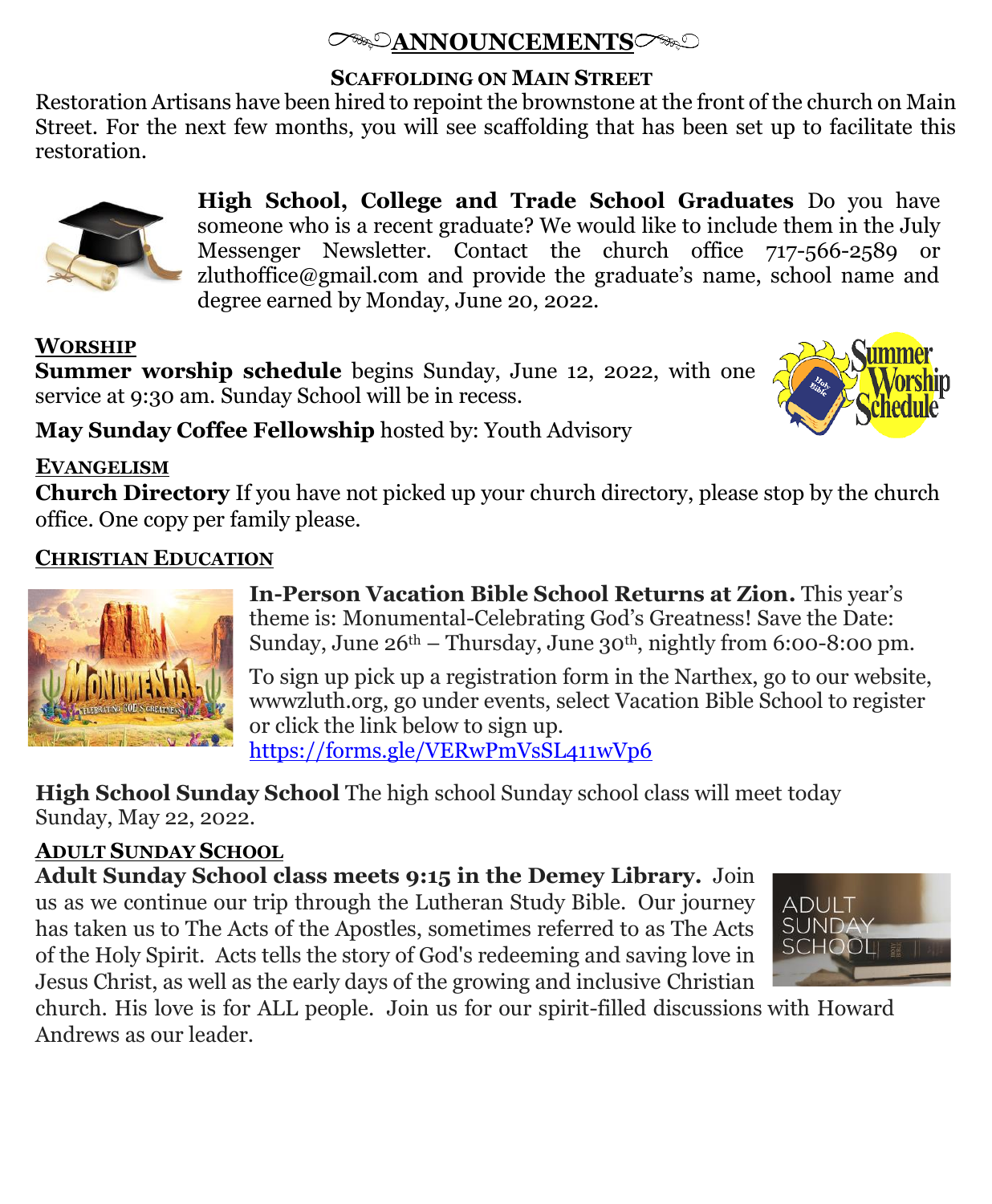## **WONDERFUL WOMEN OF GOD**



The wonderful women of God meet every Wednesday at 10:30 am in the Demey Library. Join us for lessons from Rob Bell's book "Love Wins."

## **HUMMELSTOWN FOOD PANTRY NEEDS**

Thank you for your continued support and donations. Your food donations are greatly appreciated. **The following items are needed to stock the shelves:** Spam, spaghetti sauce, kidney beans, evaporated milk, and instant oatmeal.



### **BIRTHDAYS & ANNIVERSARIES THIS WEEK**



Birthdays May 22, - May 28, 2022 Don Fasnacht- 05/24 Ryan Stephenson- 05/25 Cherryl Good- 05/26 Katherine Nutt- 05/26 Shannon Bastian- 05/27 Faith Swanger- 05/27

Anniversary May 22, - May 28, 2022 James & Irma Stough- 05/23 James & Maria Waxmonsky- 05/29





#### **LOVE INC 5K RUN/WALK**

Join Love Inc on Saturday, July 2, 2022, for a 5K Run/Walk to benefit the ministries of Love INC of greater Hershey. Register by Monday, June 13, 2022. For more information click on the following link: <http://loveincgreaterhershey.org/runyourrace/>



**Medical Outreach Service Wish List for Christ Lutheran.** The health clinic at Christ Lutheran Church needs the following items: +2.5 strength reading glasses, Emergen- C/ Airborne/Zin, bottled water, Vaseline, lotion,

shampoo, conditioner, deodorant, body wash, muscle rub, and antihistamine (Benadryl, Claritin, Zyrtec, Chlor tabs). Please place your donations in the Christ Cares closet or drop off at the church office.